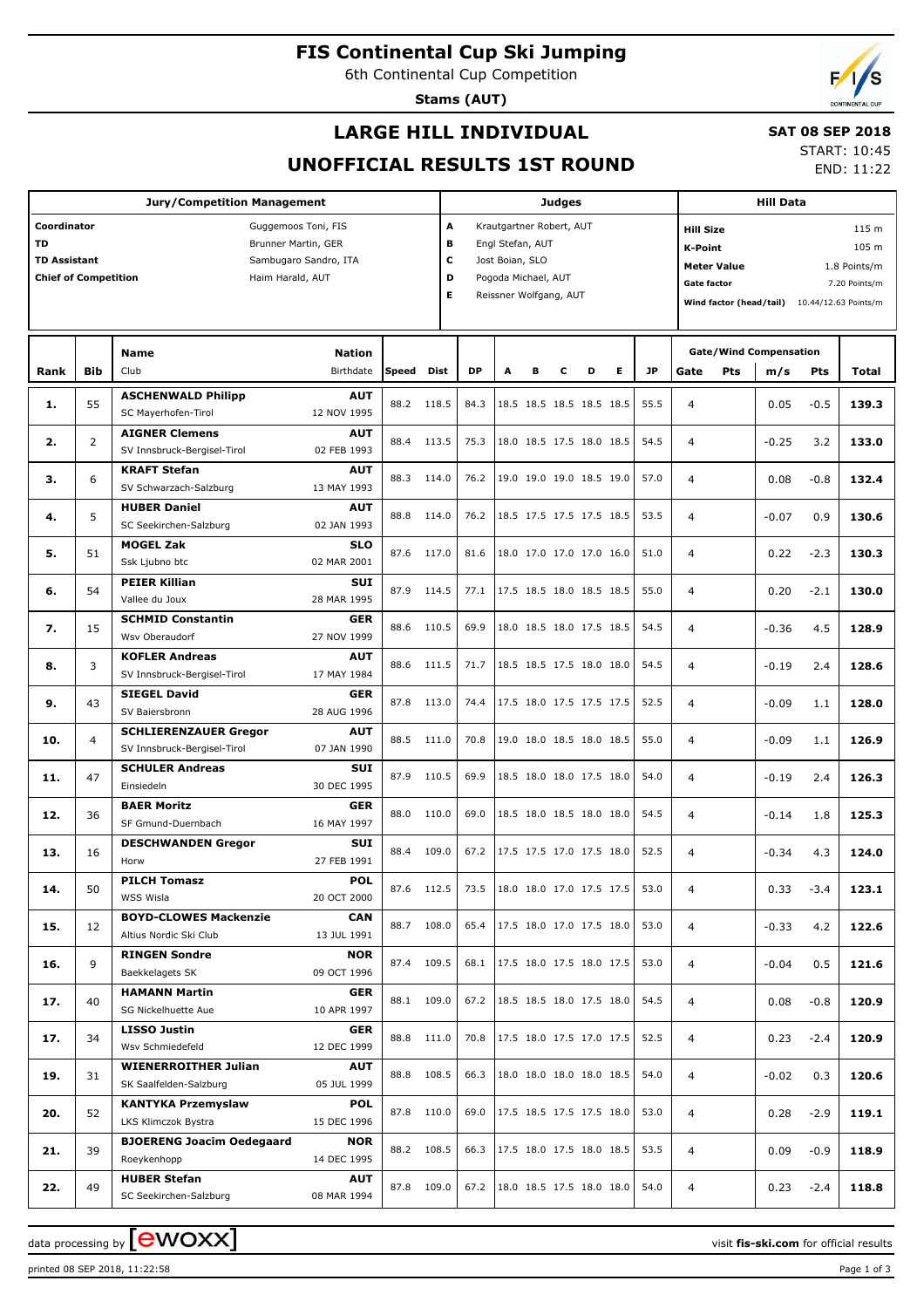# **FIS Continental Cup Ski Jumping**

6th Continental Cup Competition

**Stams (AUT)**

## **LARGE HILL INDIVIDUAL**

### **SAT 08 SEP 2018** START: 10:45

## **UNOFFICIAL RESULTS 1ST ROUND**

END: 11:22

|      |                | <b>Name</b>                                     | <b>Nation</b>             |       |             |           |                          |                          |                          |   |                          |      | <b>Gate/Wind Compensation</b> |         |            |       |
|------|----------------|-------------------------------------------------|---------------------------|-------|-------------|-----------|--------------------------|--------------------------|--------------------------|---|--------------------------|------|-------------------------------|---------|------------|-------|
| Rank | <b>Bib</b>     | Club                                            | Birthdate                 | Speed | <b>Dist</b> | <b>DP</b> | A                        | в                        | c                        | D | Е                        | JP   | Pts<br>Gate                   | m/s     | <b>Pts</b> | Total |
|      |                |                                                 |                           |       |             |           |                          |                          |                          |   |                          |      |                               |         |            |       |
| 23.  | 37             | <b>BOMBEK Jan</b><br>SSK Ljubno BTC             | <b>SLO</b><br>04 DEC 2001 | 88.4  | 105.0       | 60.0      |                          | 17.5 17.0 17.0 17.5 17.5 |                          |   |                          | 52.0 | $\overline{4}$                | $-0.09$ | 1.1        | 113.1 |
|      |                | <b>ZNISZCZOL Aleksander</b>                     | <b>POL</b>                |       |             |           |                          |                          |                          |   |                          |      |                               |         |            |       |
| 24.  | 53             | WSS Wisla                                       | 08 MAR 1994               | 87.7  | 107.5       | 64.5      |                          | 17.0 18.0 17.0 17.0 17.5 |                          |   |                          | 51.5 | $\overline{4}$                | 0.29    | $-3.0$     | 113.0 |
|      |                | <b>LEITNER Clemens</b>                          | <b>AUT</b>                |       |             |           |                          |                          |                          |   |                          |      |                               |         |            |       |
| 25.  | $\mathbf{1}$   | Nordic Team Absam-Tirol                         | 07 NOV 1998               |       | 88.2 103.5  | 57.3      |                          | 18.0 18.0 17.0 17.5 17.5 |                          |   |                          | 53.0 | $\overline{4}$                | $-0.16$ | 2.0        | 112.3 |
|      |                | <b>HOFFMANN Felix</b>                           | <b>GER</b>                |       |             |           |                          |                          |                          |   |                          |      |                               |         |            |       |
| 26.  | 45             | SWV Goldlauter                                  | 14 OCT 1997               | 87.8  | 102.5       | 55.5      |                          | 17.0 18.0 17.0 17.5 17.5 |                          |   |                          | 52.0 | $\overline{4}$                | $-0.37$ | 4.7        | 112.2 |
|      |                | <b>STEINER Maximilian</b>                       | <b>AUT</b>                |       |             |           |                          |                          |                          |   |                          |      |                               |         |            |       |
| 27.  | 42             | WSV Bad Ischl-NTS-Oberoesterreic                | 04 MAY 1996               | 88.1  | 104.0       | 58.2      |                          | 18.0 18.0 17.5 17.5 17.5 |                          |   |                          | 53.0 | $\overline{4}$                | 0.12    | $-1.3$     | 109.9 |
|      |                | <b>BRESADOLA Davide</b>                         | <b>ITA</b>                |       |             |           |                          |                          |                          |   |                          |      |                               |         |            |       |
| 28.  | $\overline{7}$ | CS ESERCITO                                     | 10 SEP 1988               | 88.3  | 104.5       | 59.1      |                          | 18.0 17.5 17.0 17.5 17.5 |                          |   |                          | 52.5 | $\overline{4}$                | 0.17    | $-1.8$     | 109.8 |
|      |                | <b>NIETZEL Justin</b>                           | <b>GER</b>                |       |             |           |                          |                          |                          |   |                          |      |                               |         |            |       |
| 29.  | 20             | Sc Hinterzarten                                 | 17 SEP 1997               | 88.1  | 103.0       | 56.4      |                          | 17.5 17.5 17.0 17.5 17.0 |                          |   |                          | 52.0 | $\overline{4}$                | $-0.03$ | 0.4        | 108.8 |
| 30.  | 32             | <b>HOERL Jan</b>                                | <b>AUT</b>                | 87.3  | 105.0       | 60.0      |                          |                          | 17.0 17.5 17.0 17.5 17.0 |   |                          | 51.5 | $\overline{4}$                | 0.27    | $-2.8$     | 108.7 |
|      |                | SC Bischofshofen                                | 16 OCT 1998               |       |             |           |                          |                          |                          |   |                          |      |                               |         |            |       |
| 31.  | 24             | <b>KARLEN Gabriel</b>                           | SUI                       | 87.4  | 104.0       | 58.2      |                          | 17.5 18.0 17.5 18.0 18.0 |                          |   |                          | 53.5 | $\overline{4}$                | 0.32    | $-3.3$     | 108.4 |
|      |                | Gstaad                                          | 10 MAR 1994               |       |             |           |                          |                          |                          |   |                          |      |                               |         |            |       |
| 32.  | 46             | <b>JUSTIN Rok</b>                               | <b>SLO</b>                | 88.0  | 101.5       | 53.7      |                          | 17.0 17.5 17.0 17.0 17.0 |                          |   |                          | 51.0 | $\overline{4}$                | $-0.22$ | 2.8        | 107.5 |
|      |                | SSD Stol Zirovnica                              | 06 APR 1993               |       |             |           |                          |                          |                          |   |                          |      |                               |         |            |       |
| 32.  | 18             | <b>COLLOREDO Sebastian</b>                      | <b>ITA</b>                | 88.5  | 101.0       | 52.8      |                          | 16.5 17.0 17.0 17.5 17.5 |                          |   |                          | 51.5 | $\overline{4}$                | $-0.25$ | 3.2        | 107.5 |
|      |                | <b>GS FIAMMEGIALLE</b>                          | 09 SEP 1987               |       |             |           |                          |                          |                          |   |                          |      |                               |         |            |       |
| 34.  | 48             | <b>ALTENBURGER Florian</b>                      | <b>AUT</b>                | 88.0  | 103.0       | 56.4      |                          | 17.0 17.0 17.0 17.0 17.0 |                          |   |                          | 51.0 | $\overline{4}$                | 0.00    | 0.0        | 107.4 |
|      |                | SC Seekirchen-Salzburg                          | 02 NOV 1993               |       |             |           |                          |                          |                          |   |                          |      |                               |         |            |       |
| 35.  | 23             | <b>HAUER Joachim</b>                            | <b>NOR</b>                | 87.9  | 104.5       | 59.1      |                          | 16.0 17.5 17.0 17.5 17.5 |                          |   |                          | 52.0 | $\overline{4}$                | 0.36    | $-3.8$     | 107.3 |
|      |                | Baekkelagets SK                                 | 02 FEB 1991               |       |             |           |                          |                          |                          |   |                          |      |                               |         |            |       |
| 36.  | 11             | <b>LINDVIK Marius</b><br>Raelingen Skiklubb     | <b>NOR</b><br>27 JUN 1998 | 88.0  | 100.5       | 51.9      |                          |                          |                          |   | 17.0 17.0 17.0 17.5 17.0 | 51.0 | $\overline{4}$                | $-0.32$ | 4.0        | 106.9 |
|      |                | <b>CECON Federico</b>                           | <b>ITA</b>                |       |             |           |                          |                          |                          |   |                          |      |                               |         |            |       |
| 37.  | 33             | <b>GS FIAMMEGIALLE</b>                          | 11 JUN 1994               | 88.2  | 104.0       | 58.2      |                          | 17.0 17.5 17.0 17.0 17.0 |                          |   |                          | 51.0 | $\overline{4}$                | 0.24    | $-2.5$     | 106.7 |
|      |                | <b>POPPINGER Manuel</b>                         | <b>AUT</b>                |       |             |           |                          |                          |                          |   |                          |      |                               |         |            |       |
| 38.  | 29             | SV Innsbruck-Bergisel-Tirol                     | 19 MAY 1989               | 87.9  | 103.0       | 56.4      |                          | 17.5 17.0 17.0 18.0 17.0 |                          |   |                          | 51.5 | $\overline{4}$                | 0.18    | $-1.9$     | 106.0 |
|      |                | <b>DEZMAN Nejc</b>                              | <b>SLO</b>                |       |             |           |                          |                          |                          |   |                          |      |                               |         |            |       |
| 39.  | 21             | SK Triglav Kranj                                | 07 DEC 1992               | 88.8  | 101.0       | 52.8      |                          | 16.5 17.0 17.5 17.0 17.5 |                          |   |                          | 51.5 | $\overline{4}$                | 0.04    | $-0.4$     | 103.9 |
|      |                | <b>BUSKUM Andreas Granerud</b>                  | <b>NOR</b>                |       |             |           |                          |                          |                          |   |                          |      |                               |         |            |       |
| 40.  | 44             | Lensbygda                                       | 05 JUN 1996               |       | 86.9 100.0  | 51.0      |                          | 17.0 17.0 17.0 17.5 17.0 |                          |   |                          | 51.0 | 4                             | $-0.09$ | 1.1        | 103.1 |
| 41.  | 35             | <b>SOEBERG Sigurd Nymoen</b>                    | <b>NOR</b>                |       | 88.3 101.0  | 52.8      |                          | 15.0 15.0 16.5 16.0 16.0 |                          |   |                          | 47.0 | $\overline{4}$                | $-0.21$ | 2.7        | 102.5 |
|      |                | Furnes Ski                                      | 31 AUG 1994               |       |             |           |                          |                          |                          |   |                          |      |                               |         |            |       |
| 42.  | 27             | <b>ZUPANCIC Miran</b>                           | <b>SLO</b>                | 87.8  | 98.5        | 48.3      |                          | 17.5 17.5 17.0 17.5 17.5 |                          |   |                          | 52.5 | 4                             | 0.04    | $-0.4$     | 100.4 |
|      |                | SK Zagorje                                      | 11 NOV 1989               |       |             |           |                          |                          |                          |   |                          |      |                               |         |            |       |
| 43.  | 14             | <b>SKUPIEN Damian</b>                           | <b>POL</b>                | 87.5  | 95.0        | 42.0      |                          | 17.0 16.0 17.5 17.0 16.5 |                          |   |                          | 50.5 | 4                             | $-0.39$ | 4.9        | 97.4  |
|      |                | Ts Wisla zakopane                               | 21 SEP 1999               |       |             |           |                          |                          |                          |   |                          |      |                               |         |            |       |
| 44.  | 8              | <b>LARSON Casey</b>                             | USA                       | 88.2  | 95.0        | 42.0      |                          | 17.0 16.0 16.5 16.0 16.5 |                          |   |                          | 49.0 | 4                             | 0.04    | $-0.4$     | 90.6  |
|      |                | Norge Ski Club                                  | 16 DEC 1998               |       |             |           |                          |                          |                          |   |                          |      |                               |         |            |       |
| 45.  | 38             | <b>BRASME Paul</b>                              | <b>FRA</b>                | 88.1  | 95.0        | 42.0      |                          | 16.5 16.5 16.5 17.0 16.5 |                          |   |                          | 49.5 | 4                             | 0.11    | $-1.1$     | 90.4  |
|      |                | <b>U.S VENTRON</b>                              | 03 AUG 1997               |       |             |           |                          |                          |                          |   |                          |      |                               |         |            |       |
| 46.  | 41             | <b>WASEK Pawel</b><br>WSS Wisla                 | <b>POL</b><br>02 JUN 1999 | 87.4  | 91.0        | 34.8      |                          | 16.0 16.0 16.0 16.5 16.5 |                          |   |                          | 48.5 | 4                             | $-0.24$ | 3.0        | 86.3  |
|      |                |                                                 |                           |       |             |           |                          |                          |                          |   |                          |      |                               |         |            |       |
| 47.  | 13             | <b>SOUKUP Matthew</b><br>Altius Nordic Ski Club | <b>CAN</b><br>31 AUG 1997 | 87.9  | 88.0        | 29.4      |                          | 16.0 16.0 16.0 16.0 15.5 |                          |   |                          | 48.0 | 4                             | $-0.39$ | 4.9        | 82.3  |
|      |                | <b>STEKALA Andrzej</b>                          | <b>POL</b>                |       |             |           |                          |                          |                          |   |                          |      |                               |         |            |       |
| 48.  | 30             | AZS Zakopane                                    | 30 JUN 1995               | 88.0  | 90.0        | 33.0      | 15.5 16.0 16.0 16.5 16.0 |                          |                          |   |                          | 48.0 | 4                             | $-0.02$ | 0.3        | 81.3  |

data processing by **CWOXX** and  $\overline{C}$  and  $\overline{C}$  and  $\overline{C}$  and  $\overline{C}$  and  $\overline{C}$  and  $\overline{C}$  and  $\overline{C}$  and  $\overline{C}$  and  $\overline{C}$  and  $\overline{C}$  and  $\overline{C}$  and  $\overline{C}$  and  $\overline{C}$  and  $\overline{C}$  and  $\overline{C}$